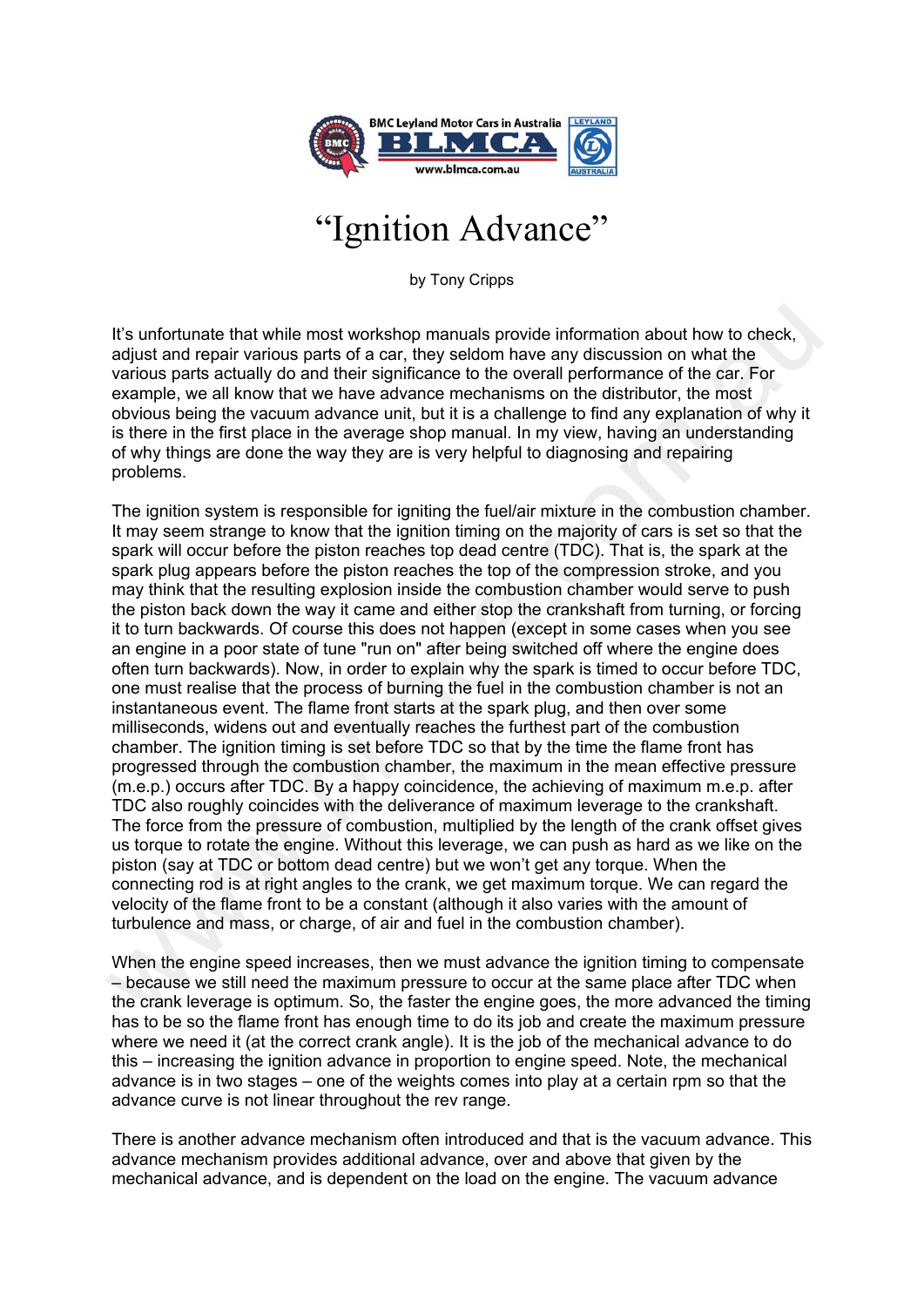take-off port is not at inlet manifold vacuum, but usually from a place in the throttle body just above (on the atmospheric side) of the throttle plate. The maximum vacuum advance signal is obtained at part throttle at light load. Under heavy load, or acceleration, the vacuum advance signal drops off. So why do we have vacuum advance? At light throttle, with engine under light load, the charge (i.e. the mass of fuel and air) in the combustion chamber is much less than that at full throttle or under acceleration. Under these conditions, on the compression stroke, the compression pressure in the combustion chamber is less (which is why you should always do your compression tests with wide open throttle). The velocity of the flame front depends on pressure in the gas in the combustion chamber. At high compression pressures, the flame travels faster, while at low compression, the flame travels slower. Therefore, when we have a light throttle, we need to advance the timing to account for the lower flame front velocity which occurs at lower compression pressures. At acceleration and heavy throttle, we have a greater charge entering the chamber, and lots of compression and so we do not need the extra advance – indeed, too much advance will cause many other problems as we shall see.

Now, you might be tempted to remove the vacuum advance since you have seen racing engines with no such mechanism. For example, some Cooper S distributors have no vacuum advance at all. I would not recommend it for road use. Racing engines have no vacuum advance because for the most part, they are operated at wide open throttle and don't need to have any vacuum advance since it unlikely that they will be operated at light load conditions. It's best to take it off these engines so that the distributor advance curve has one less complication (i.e. something to break during a race) so, unless you are thinking of a constant wide open throttle style of driving, it's far better to have your vacuum advance in good working order.

So, you say, why don't we therefore have full vacuum advance at idle? A very good question. The take-off port for the vacuum advance is usually on the atmospheric side (upper) of the throttle butterfly position. When motoring along at light throttle, the pressure at this port is very similar to manifold vacuum which is what we want in order to identify light load, part throttle conditions for maximum advance and full throttle low vacuum condition when advance is not required. At idle, when the port is closed off, the vacuum advance drops to zero. The reason for this is not so easily found – it is my view that this is done to produce a steady and smooth idle condition since at idle, the manifold vacuum is indeed very high, but it is also more likely to be pulsating at the low rpm of idle. Better to have no vacuum advance than one which is being pulled on and off by a fluctuating vacuum signal. Also, the idle condition requires a significantly richer mixture (on old cars, about 4% carbon monoxide CO in the tailpipe emissions) compared to light run conditions (where the mixture is about 1 % CO) and this may also influence the choice of advance characteristics, especially for emission control vehicles. slower. Therefore, when we have a light throttle, we need to advance the timing to account for the lower Rlane front velocity which occurs at lower compression, At exercution and have the compression and so we do and near

Now, there is an interesting correlation between ignition timing and engine temperature. If the timing is too retarded, not only do we get loss of mean effective pressure (because the piston is too far down on the power stroke before maximum m.e.p. is obtained) but we have a greater surface area of metal exposed to hot gases (i.e. the cylinder walls). So, more heat is transferred into the water jacket. It's a viscous circle. We open the throttle more, to get where we are going, (because we lose torque with the retarded timing) thus increasing the amount of fuel burnt, but expose more of the combustion gases to the cylinder walls, and so the engine runs hotter - sometimes to the point of overheating. Advancing the timing has the opposite effect, but then if we have too much advance, we get maximum m.e.p. before that 90 degree leverage on the crank, and possibly also introduce damaging detonation.

There is another interesting detail about the ignition system that is worth knowing. As most readers will know, the static ignition timing is set when the points are just opening on the distributor cam lobe. The points control current to the low voltage side of the ignition coil. By